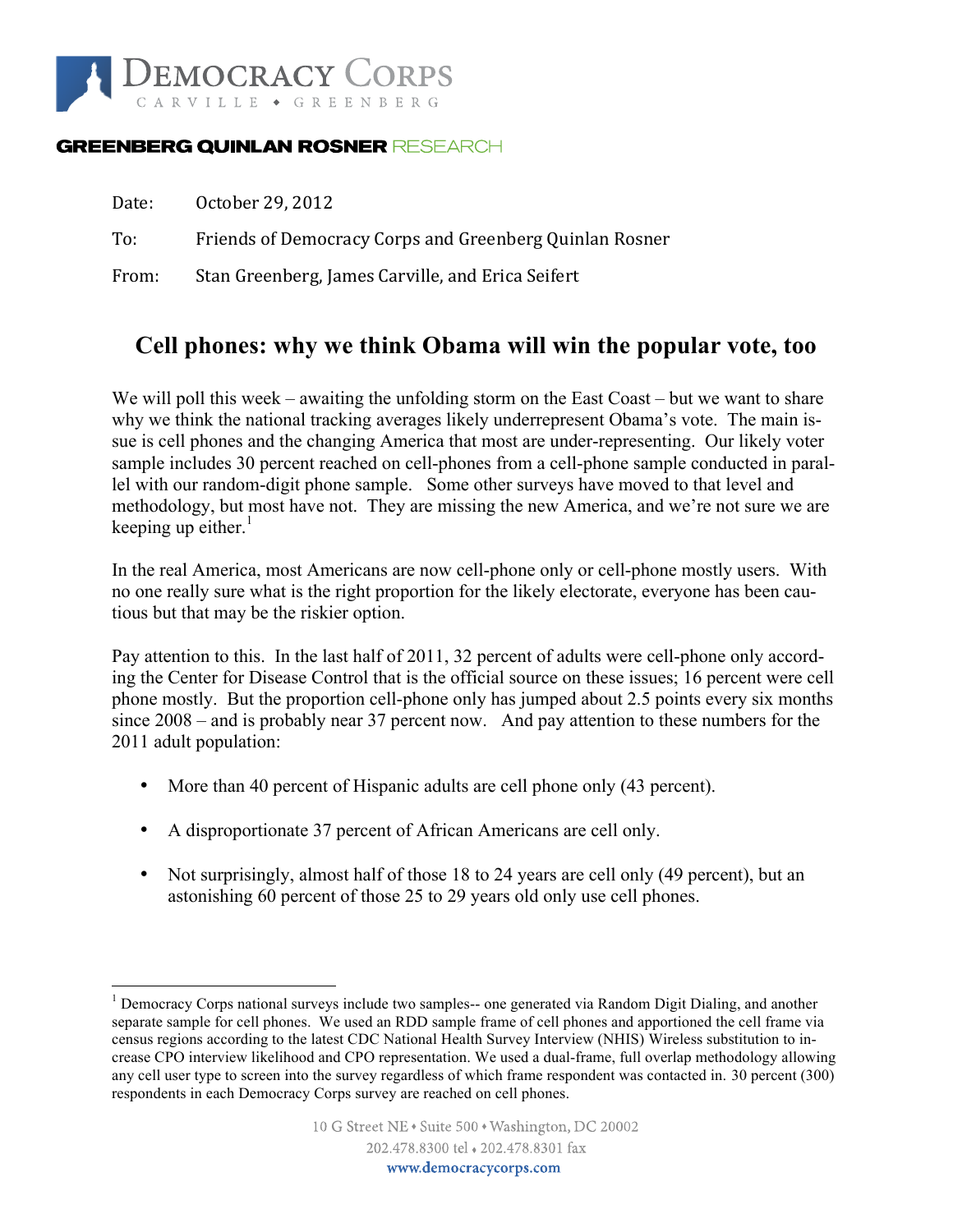

• But it does not stop there: of those 30 to 34 years, 51 percent are cell only.<sup>2</sup>

You have to ask, what America are the current polls sampling if they are overwhelmingly dependent on conventional samples or automated calling with no cell phones? Democracy Corps reached 30 percent by cell; 35 percent were cell only or cell mostly, but only 15 percent are cell only, well short of where we should be.

Does it matter?

We combined the nearly 4,000 interviews from our most recent polls to look at the political consequences of these different samples – and to see how this race has evolved through the lens of cell phones and landlines. Boy does it matter.

# Cell phone only/mostly much more Obama; dual users more Romney



<sup>&</sup>lt;sup>2</sup> Stephen J. Blumberg, Ph.D, and Julian V. Luke, "Wireless Substitution: Early Release of Estimates From the National Health Interview Survey, July–December 2011," *Center for Disease Control*, May 2012. http://www.cdc.gov/nchs/data/nhis/earlyrelease/wireless201206.pdf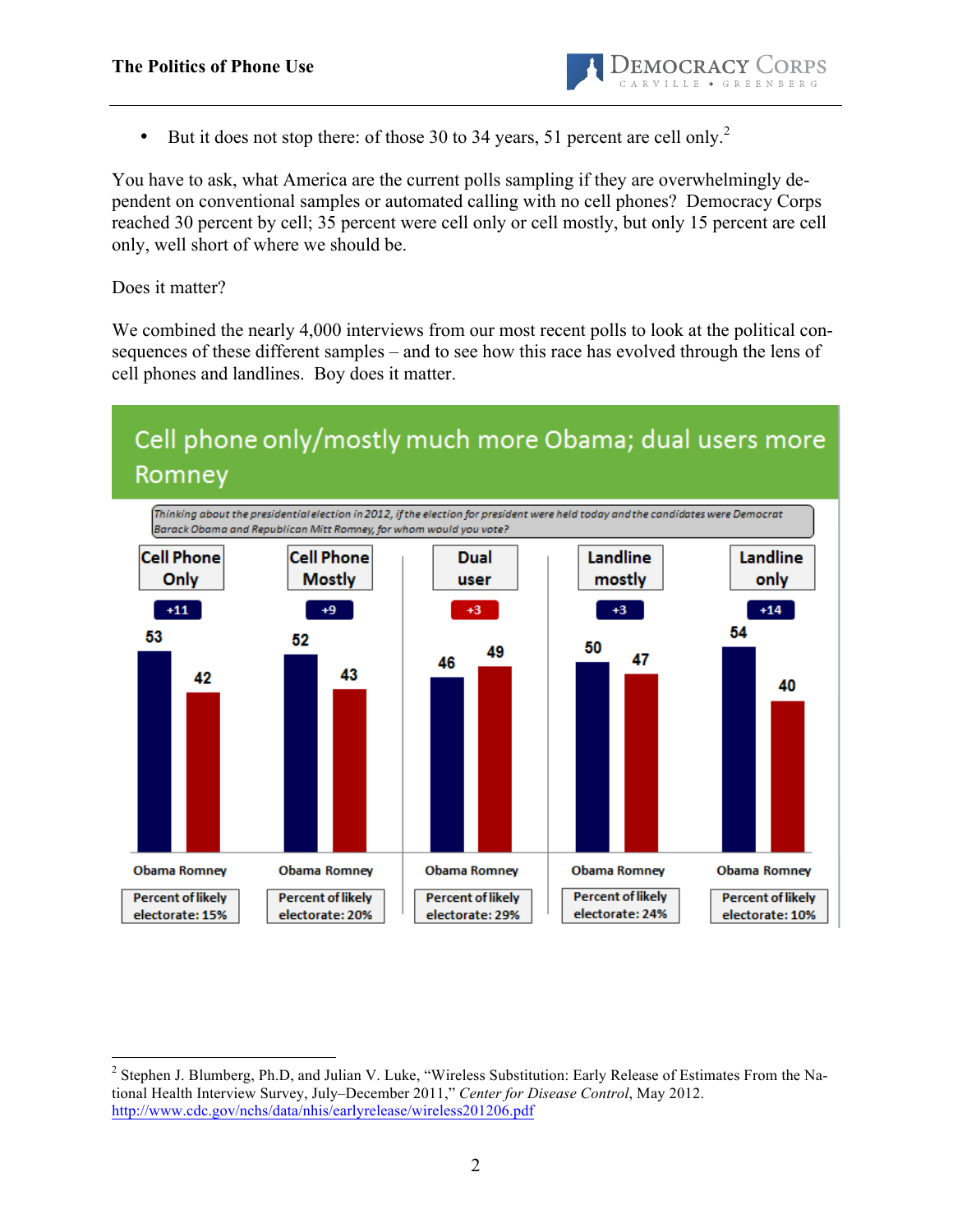

# And significant difference between respondents reached on cell phones and those reached on land lines



We will mostly let the graphs speak for themselves. The cell-phone only and mostly users give Obama about a 10-point lead over Romney, while the big blocs of dual users largely break even. Those reached by cell phone supported Obama by 11 points but those reached on landlines only Obama a 1-point advantage. If you look at the election through cell phones, you see Obama gain an 11-point lead in the convention and post-convention period, but if you look at landline respondents, the race has been close and pretty stable.

Voters reached on cell phones are not only more likely to vote for Obama, they are attitudinally and culturally distinct. They are less conservative but not perhaps more libertarian – giving both the NRA and gay marriage very favorable ratings.

Of course, we know those reached on cell phones are much younger and speaking to them on cell phones is obviously a precondition for getting their vote preference right. But cell phones are also critical to representing the new diversity of the American electorate. Those reached on cell are 29 percent minority – close to the minority percentage in the 2008 electorate; those reached on landlines are only 21 percent minority – looking much closer to the demographics of some other national surveys.